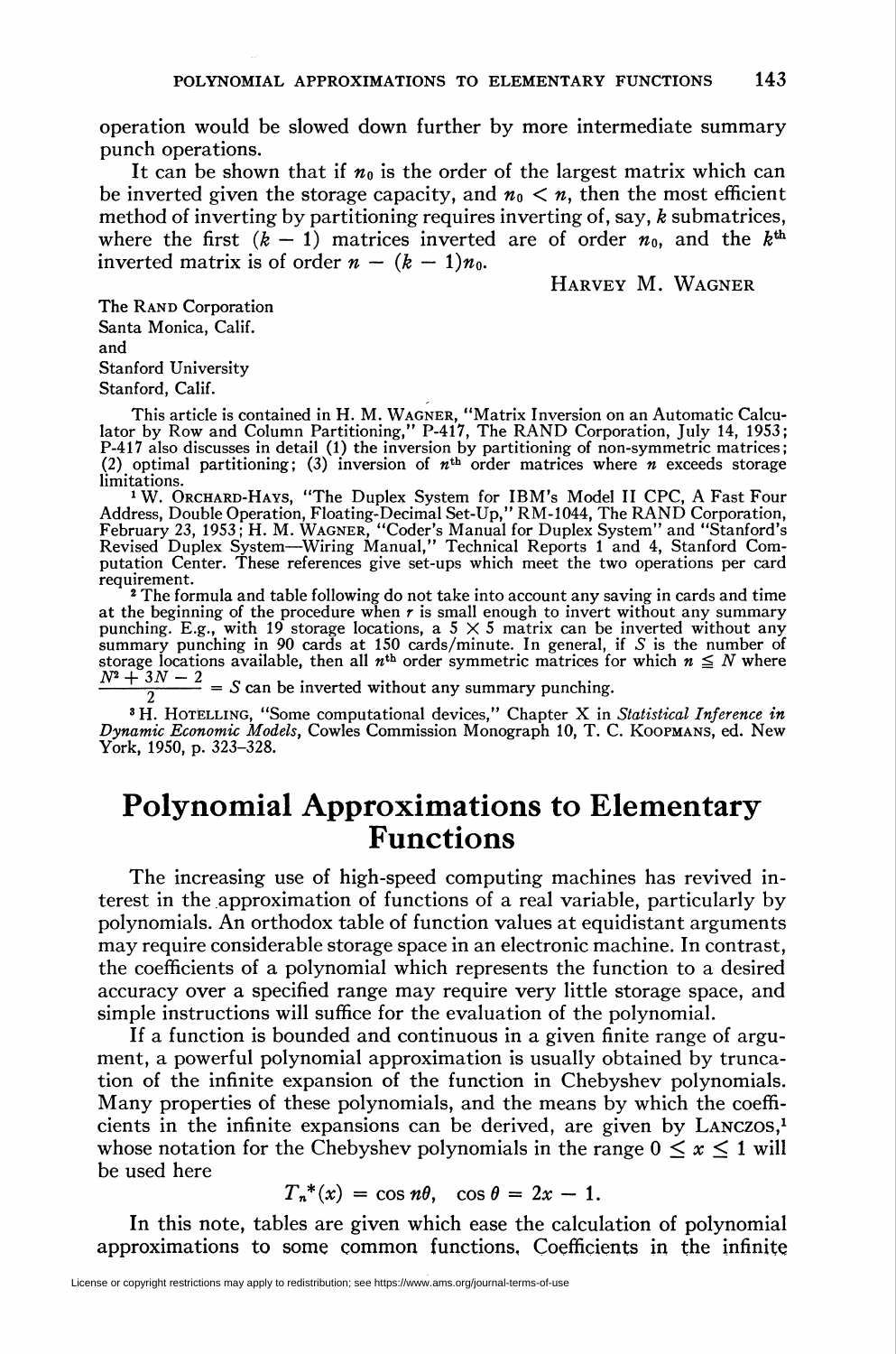Chebyshev expansions valid in the specified ranges are given to nine decimal places, and formulae are also given for the Chebyshev polynomials.

A polynomial approximation to any of the functions considered is obtained by truncation of the infinite Chebyshev series. The retained coefficients are then rounded-off, and the polynomial rearranged in powers of the independent variable.

As an example, an approximation to  $\sin \frac{1}{2}\pi x$  in the range  $-1 \le x \le 1$  is

$$
x \sum_{n=0}^{5} A_n T_n^{*}(x^2),
$$

where the coefficients are given in the tables. Substituting their values gives

$$
\sin \frac{1}{2}\pi x \doteq x \{1.27627 \ 8962 - 0.28526 \ 1569(2x^2 - 1) + 0.00911 \ 8016(8x^4 - 8x^2 + 1) - 0.00013 \ 6587(32x^6 - 48x^4 + 18x^2 - 1) + 0.00000 \ 1185(128x^8 - 256x^6 + 160x^4 - 32x^2 + 1) - 0.00000 \ 0007(512x^{10} - 1280x^8 + 1120x^6 - 400x^4 + 50x^2 - 1) = 1.57079 \ 6326x - 0.64596 \ 4102x^3 + 0.07969 \ 2704x^5 - 0.00468 \ 1984x^7 + 0.00016 \ 0640x^9 - 0.00000 \ 3584x^{11}
$$

In this case, the rapidity of convergence of the Chebyshev series indicates that the truncation error will be small, and most of the error in the above approximation arises from the rounding-off of the coefficients  $A_n$ . Thus the maximum error cannot exceed three units in the ninth decimal place.

If an approximation is required to less than nine decimal accuracy, unwanted rounding errors can be avoided by retaining one or two extra decimals in the coefficients.

For instance, suppose that an approximation to  $\ln (1 + x)$  is required in the range  $0 \le x \le 1$ , accurate to three decimal places. Examination of the coefficients  $A_n$  in the series

$$
\ln (1+x) = \sum_{n=0}^{\infty} A_n T_n^{*}(x)
$$

given in the tables, shows that  $\vert A_n \vert < 0.0005$  when  $n > 3$ , and that

$$
\sum_{n=4}^{\infty} |A_n| = 0.000503\cdots.
$$

Hence

$$
\begin{aligned} \n\ln\left(1+x\right) &= 0.37645 + 0.34315(2x - 1) - 0.02944(8x^2 - 8x + 1) \\ \n&\quad + 0.00337(32x^3 - 48x^2 + 18x - 1) \\ \n&= 0.00049 + 0.98248x - 0.39728x^2 + 0.10784x^3 \n\end{aligned}
$$

with a maximum error not exceeding 0.00053.

C. W. Clenshaw

National Physical Laboratory Teddington, Middlesex England

This note is published with the permission of the Director of the National Physical Laboratory. <sup>1</sup> Tables of the Chebyshev Polynomials  $S_n(x)$  and  $C_n(x)$ . NBS Applied Math. series 9, 1952.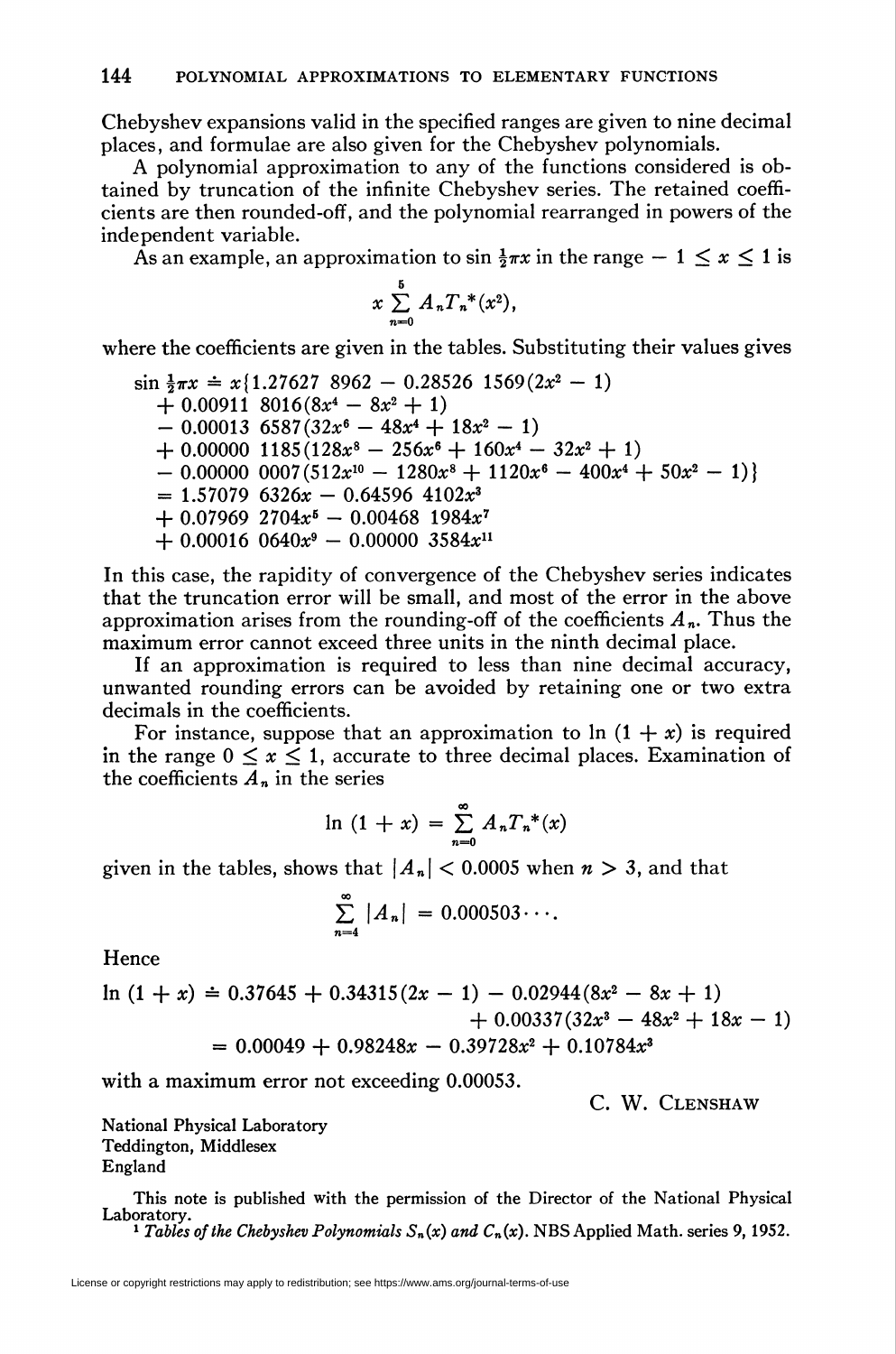### Tables of Chebyshev coefficient

| $\sin \frac{1}{2}\pi x$                                           | $\cos \frac{1}{2}\pi x$                                                                          |
|-------------------------------------------------------------------|--------------------------------------------------------------------------------------------------|
| $A_n$                                                             | $A_n$                                                                                            |
| n                                                                 | n                                                                                                |
| 1.27627 8962                                                      | 0.47200 1216                                                                                     |
| 0                                                                 | 0                                                                                                |
| $-0.28526$ 1569                                                   | $-0.49940$ 3258                                                                                  |
| 1                                                                 | $\mathbf{1}$                                                                                     |
| $\boldsymbol{2}$                                                  | $\boldsymbol{2}$                                                                                 |
| 0.00911 8016                                                      | 0.02799 2080                                                                                     |
| $\overline{\mathbf{3}}$                                           | 3                                                                                                |
| $-0.00013$ 6587                                                   | $-0.000596695$                                                                                   |
| 4                                                                 | 4                                                                                                |
| 0.00000 1185                                                      | 0.00000 6704                                                                                     |
| 5                                                                 | 5                                                                                                |
| $-0.00000$ 0007                                                   | $-0.00000$ 0047                                                                                  |
| $\sin \frac{1}{2}\pi x = x \sum_{n=0}^{\infty} A_n T_n^{*}(x^2),$ | $\cos \frac{1}{2}\pi x = \sum_{n=0}^{\infty} A_n T_n^*(x^2),$                                    |
| $-1 \leq x \leq 1$ .                                              | $-1 \leq x \leq 1$ .                                                                             |
| arctan x                                                          | $arcsin x$ , $arccos x$                                                                          |
| $A_n$                                                             | $\mathbf{A}_n$                                                                                   |
| n                                                                 | n                                                                                                |
| 0.88137 3587                                                      | 1.05123 1959                                                                                     |
| 0                                                                 | 0                                                                                                |
| $-0.10589$ 2925                                                   | 1                                                                                                |
| $\mathbf{1}$                                                      | 0.05494 6487                                                                                     |
| $\frac{2}{3}$                                                     | $\frac{2}{3}$                                                                                    |
| 0.01113 5843                                                      | 0.00408 0631                                                                                     |
| $-0.00138$ 1195                                                   | 0.00040 7890                                                                                     |
| $\overline{\mathbf{4}}$                                           | $\overline{\mathbf{4}}$                                                                          |
| 0.00018 5743                                                      | 0.00004 6985                                                                                     |
| 5                                                                 | 5                                                                                                |
| $-0.00002$ 6215                                                   | 0.00000 5881                                                                                     |
| 6                                                                 | 6                                                                                                |
| 0.00000 3821                                                      | 0.00000 0777                                                                                     |
| 7 <sup>7</sup>                                                    | $\overline{7}$                                                                                   |
| $-0.00000$ 0570                                                   | 0.00000 0107                                                                                     |
| 8                                                                 | 8                                                                                                |
| 0.00000 0086                                                      | 0.00000 0015                                                                                     |
| $-0.00000$ 0013                                                   | 0.00000 0002                                                                                     |
| 9                                                                 | 9                                                                                                |
| 10<br>0.00000 0002                                                |                                                                                                  |
| $\arctan x = x \sum_{n=0}^{\infty} A_n T_n^{*}(x^2),$             | $\arcsin x = x \sum_{n=0}^{\infty} A_n T_n^{*}(2x^2),$                                           |
| $-1 \leq x \leq 1.$                                               | $-\frac{1}{2}\sqrt{2} \leq x \leq \frac{1}{2}\sqrt{2}$ .                                         |
| for $ x  > 1$ , use                                               | $\arccos x = \frac{1}{2}\pi - x \sum_{n=0}^{\infty} A_n T_n^*(2)$                                |
| $\arctan x = \frac{1}{2}\pi - \arctan (1/x)$                      | $0 \leq x \leq \frac{1}{2}\sqrt{2}$ .                                                            |
|                                                                   | For $\frac{1}{2}\sqrt{2} \leq x \leq 1$ , use                                                    |
|                                                                   |                                                                                                  |
|                                                                   | arcsin $x = \arccos (1 - x^2)^{\frac{1}{2}}$ ,<br>arccos $x = \arcsin (1 - x^2)^{\frac{1}{2}}$ . |
| $e^x$                                                             | $e^{-x}$                                                                                         |
| $A_n$                                                             | $\boldsymbol{A}_n$                                                                               |
| n                                                                 | n                                                                                                |
| 1.75338 7654                                                      | 0.64503 5270                                                                                     |
| 0                                                                 | $\bf{0}$                                                                                         |
| $\mathbf{1}$                                                      | $-0.31284$ 1606                                                                                  |
| 0.85039 1654                                                      | $\mathbf{1}$                                                                                     |
| $\overline{\mathbf{c}}$                                           | $\boldsymbol{2}$                                                                                 |
| 0.10520 8694                                                      | 0.03870 4116                                                                                     |
| 3                                                                 | 3                                                                                                |
| 0.00872 2105                                                      | $-0.00320$ 8683                                                                                  |
| 4                                                                 | 4                                                                                                |
| 0.00054 3437                                                      | 0.00019 9919                                                                                     |
|                                                                   |                                                                                                  |

License or copyright restrictions may apply to redistribution; see https://www.ams.org/journal-terms-of-use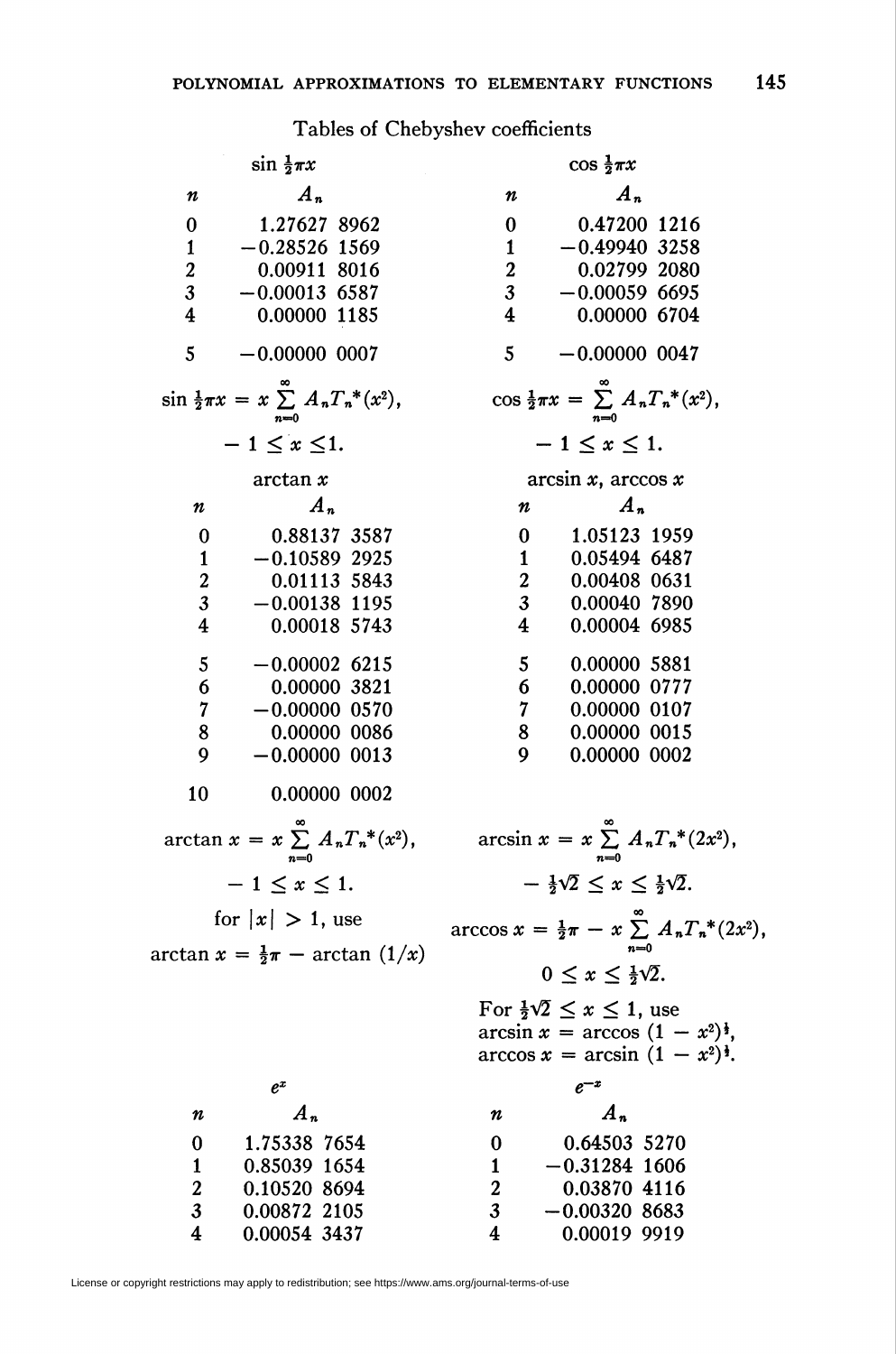#### 146 POLYNOMIAL APPROXIMATIONS TO ELEMENTARY FUNCTIONS

|    | 0.00002 7115 |   | $-0.000009975$  |
|----|--------------|---|-----------------|
| 6  | 0.00000 1128 | 6 | 0.00000 0415    |
|    | 0.00000 0040 |   | $-0.00000$ 0015 |
| -8 | 0.00000 0001 |   |                 |

 $e^{-x} = \sum_{n=0}^{\infty} A_n T_n^{*}(x), \quad 0 \leq x \leq 1.$ 

 $\Gamma(1+x)$  $\boldsymbol{A}_n$ 

0.94178 5598

0.00441 5381

0.05685 0437

0.00132 6808

 $-0.00421$  9835

 $-0.00018$  9303

 $-0.00000$  6057

 $-0.00000$  0181

 $-0.00000$  0005

 $\Gamma(1+x) = \sum_{0=n}^{\infty} A_n T_n^{*}(x),$ 

 $0 \leq x \leq 1$ .

0.00003 6069

0.00000 1056

0.00000 0031

0.00000 0001

 $\boldsymbol{n}$ 

 $\mathbf 0$ 

 $\mathbf{1}$ 

 $\overline{2}$ 

 $\overline{\mathbf{3}}$ 

 $\overline{\mathbf{4}}$ 

5

6

 $\overline{7}$ 

8

 $\mathbf Q$ 

10

11

12

$$
e^x = \sum_{n=0}^{\infty} A_n T_n^*(x), \quad 0 \le x \le 1.
$$

 $log(1 + x)$  $\mathcal{A}_n$  $\boldsymbol{n}$ 0.37645 2813  $\mathbf{0}$ 0.34314 5750  $\mathbf{1}$  $\overline{2}$  $-0.02943$  7252  $\overline{3}$ 0.00336 7089  $\overline{4}$  $-0.00043$  3276 5 0.00005 9471 6  $-0.000008503$  $\overline{7}$ 0.00000 1250 8  $-0.00000$  0188  $\mathbf Q$ 0.00000 0029  $-0.00000$  0004 10 0.00000.0001  $11$ 

| . .                      | <b>UNUOU VUUL</b> |              |  |                          |     |
|--------------------------|-------------------|--------------|--|--------------------------|-----|
|                          |                   |              |  |                          |     |
|                          |                   |              |  |                          |     |
| the property of the con- | ∞                 | <b>STATE</b> |  | <b>Contract Contract</b> | . . |

$$
\log (1 + x) = \sum_{n=0} A_n T_n^*(x)
$$

$$
0 \le x \le 1.
$$

|                | $J_0(x)$         |    | $J_1(x)$         |
|----------------|------------------|----|------------------|
| n              | $A_n$            | n  | A "              |
| 0              | 0.03154 0613     | 0  | 0.06942 43523    |
| $\mathbf{1}$   | $-0.21461$ 6183  | 1  | $-0.11557$ 79057 |
| $\overline{a}$ | 0.00433 6620     | 2  | 0.12167 94099    |
| 3              | $-0.26620, 3654$ | 3  | $-0.11488$ 40465 |
| 4              | 0.30612 5520     | 4  | 0.05779 05331    |
| 5              | $-0.13638$ 8770  | 5  | $-0.01692$ 38801 |
| 6              | 0.03434 7540     | 6  | 0.00323 50252    |
| 7              | $-0.00569$ 8082  | 7  | $-0.00043$ 70609 |
| 8              | 0.00067 7504     | 8  | 0.00004 40991    |
| 9              | $-0.00006$ 0947  | 9  | $-0.0000034583$  |
| 10             | 0.00000 4309     | 10 | 0.00000 02172    |
| 11             | $-0.00000$ 0246  | 11 | $-0.00000$ 00112 |
| 12             | 0.00000 0012     | 12 | 0.00000 00005    |